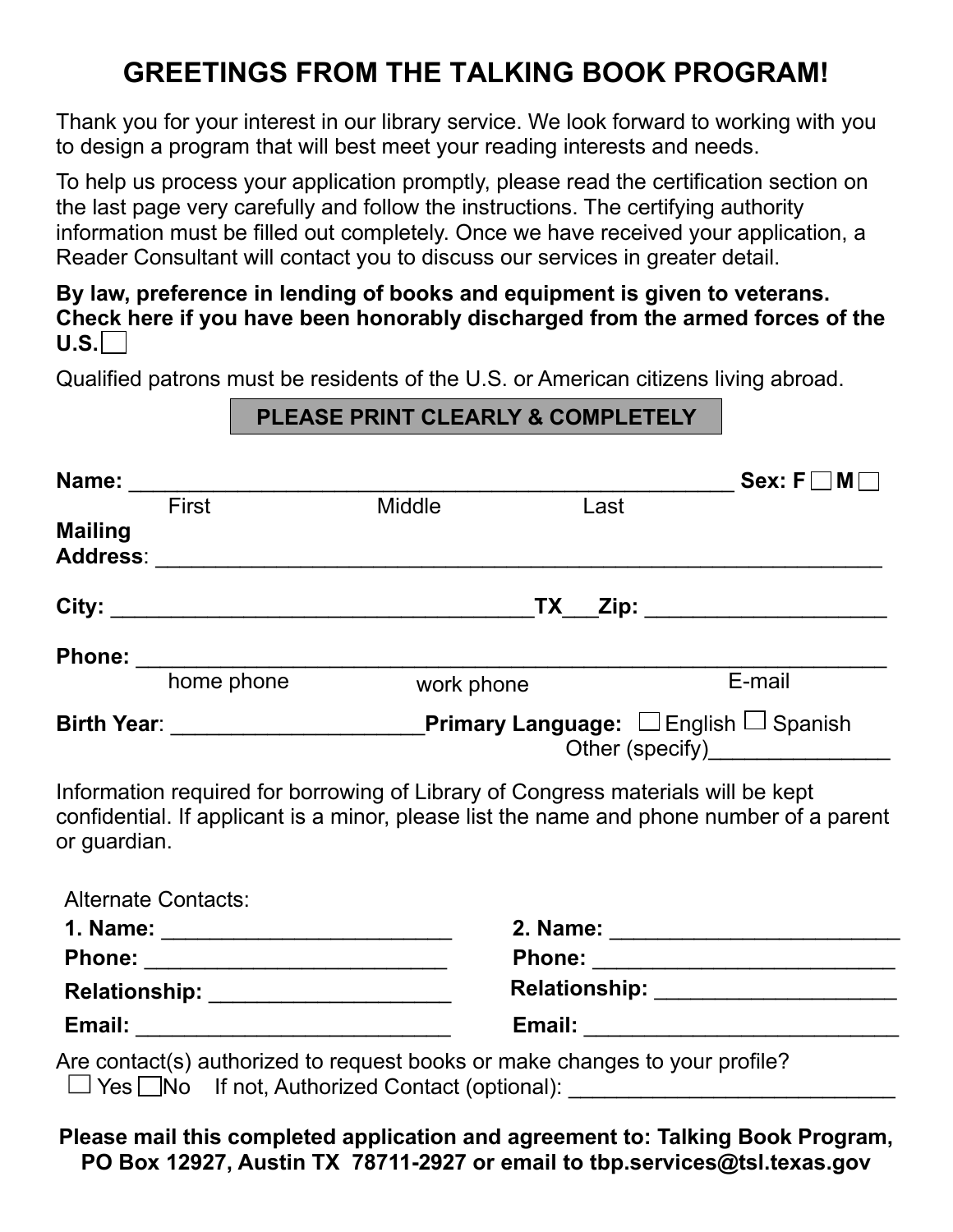### **TALKING BOOK PROGRAM Texas State Library and Archives Commission 1-800-252-9605 or 512-463-5458**



The Talking Book Program offers a variety of ways for you to read. BARD, the Braille and Audio Reading Download service, is easy to use and gives you instant access to more than 120,000 audiobooks via your computer, tablet, or smartphone. Digital audio playback equipment and digital audiobooks are also available from the library, as well as Braille, electronic Braille (via BARD), and large print books. We look forward to helping you read the way you want to read.

## **APPLICANT AGREEMENT**

It is the responsibility of Talking Book Program users to:

1. Return equipment loaned to you when you are no longer using the recorded reading materials provided by the Texas Talking Book Program.

2. Promptly notify the library of any address or telephone number changes.

3. Take reasonable care of materials and equipment.

4. Borrow or download books and/or magazines at least once a year.

5. Return books by the end of their loan periods (60 days for digital books; 45 days for large print and braille.)

By submitting this application, I agree to follow these rules.

# **Signature of applicant/guardian <sup>X</sup>**\_\_\_\_\_\_\_\_\_\_\_\_\_\_\_\_\_\_\_\_\_\_\_\_\_\_\_\_\_\_\_\_\_\_\_\_\_\_ Electronic typed signature accepted

How did you learn about the Talking Book Program? (check all that apply)

| $\Box$ Veterans Affairs/Defense Health Agency | $\Box$ Event/Expo                            |
|-----------------------------------------------|----------------------------------------------|
| □ Other Health Care Professional              | $\Box$ TV Ad                                 |
| □ Vocational Rehabilitation Center            | $\Box$ Radio Ad                              |
| $\Box$ Friend/Family                          | $\Box$ Consumer/Support Group                |
| $\Box$ Public Library                         | $\Box$ Other Ad (specify below)              |
| $\Box$ School                                 | $\Box$ Internet/Social Media (specify below) |
|                                               | $\Box$ Other (specify below)                 |
|                                               |                                              |

Please specify:

Please send this completed application and agreement to: **Talking Book Program, PO Box 12927, Austin TX 78711-2927 Fax to 512-936-0685 or email to tbp.services@tsl.texas.gov**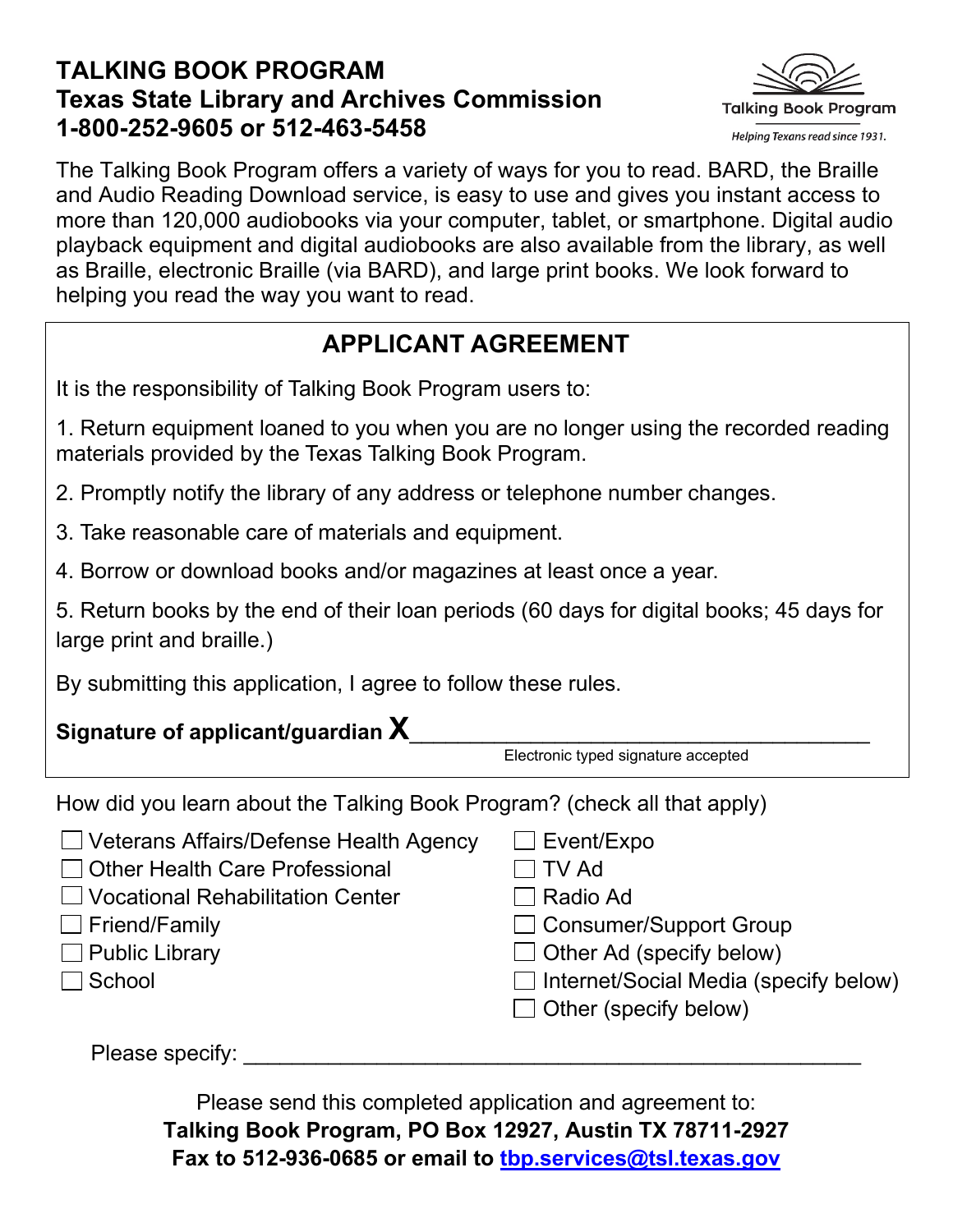#### **ELIGIBILITY CRITERIA:**

Please indicate all qualifying disabilities for the applicant. An "eligible person" is an individual who, regardless of any other disability, meets one or more of the following conditions**:** 

| <b>Blindness</b>              | An individual who is blind.                                                                                                                                    |  |  |
|-------------------------------|----------------------------------------------------------------------------------------------------------------------------------------------------------------|--|--|
| Visual<br><b>Disability</b>   | An individual who has a visual impairment that makes them<br>unable to comfortably read standard print books.                                                  |  |  |
| Physical<br><b>Disability</b> | An individual who has a physical disability that makes it hard<br>to hold or manipulate a book or to focus or move the eyes as<br>needed to read a print book. |  |  |
| Reading<br><b>Disability</b>  | An individual who has a perceptual or reading disability.                                                                                                      |  |  |
|                               | Deaf and Blind Hearing impairment is:<br>$\Box$ moderate<br>profound                                                                                           |  |  |

#### **TO BE COMPLETED BY CERTIFYING AUTHORITY**

Eligibility must be certified by one of the following: public or welfare agencies (such as an educator, a social worker, case worker, counselor, rehabilitation teacher, certified reading specialist, dyslexia specialist, school psychologist, superintendent, or librarian), registered nurse, therapist, professional staff of hospitals, institutions, doctor of medicine, doctor of osteopathy, ophthalmologist, optometrist, or psychologist. Certifying authorities are not permitted to certify relatives. **Please fill out the following information completely**.

I certify that the applicant named is unable to read or use standard printed material for the reason(s) indicated above.

| Signature: | Title:<br>Electronic typed signature accepted            |        |               |           |  |
|------------|----------------------------------------------------------|--------|---------------|-----------|--|
|            |                                                          |        |               |           |  |
| Name:      |                                                          |        | Organization: |           |  |
|            | please print                                             |        |               |           |  |
| Address:   |                                                          |        |               | <b>TX</b> |  |
|            | address                                                  |        | city          | zip       |  |
| Phone:     |                                                          | Email: |               |           |  |
|            |                                                          |        | work          |           |  |
|            | Date:                                                    |        |               |           |  |
|            | Talking Book Program, PO Box 12927, Austin TX 78711-2927 |        |               |           |  |

**Fax to 512-936-0685 or email to tbp.services@tsl.texas.gov**